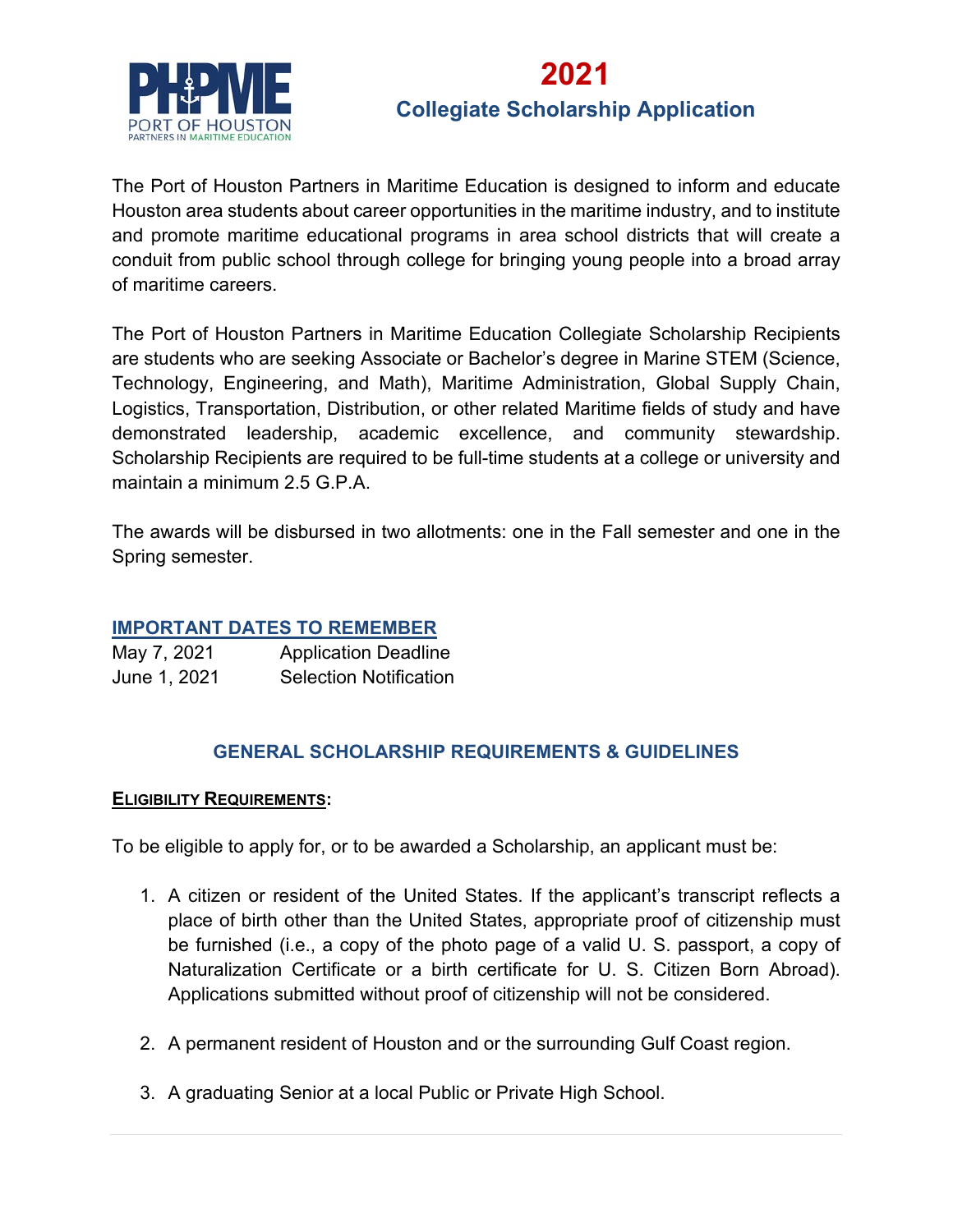

4. A current Senior in High School, graduating in June 2020, that will be pursuing a degree in the Marine STEM (Science, Technology, Engineering, and Math), Maritime Logistic, Transportation, Distribution, or other related Maritime fields of study.

#### **\* \* \* OR \* \* \***

A current student at a Community College and or University currently pursuing a degree in the Marine STEM (Science, Technology, Engineering, and Math), Maritime Logistic, Transportation, Distribution, or other related Maritime fields of study.

- 5. A current G.P.A. of 2.5; Provide verification of GPA at the completion of the current semester.
- 6. Provide two letters of reference.
- 7. Deadline for application to be postmarked **Friday, May 7, 2021**.

#### **GUIDELINES:**

**Selection Criteria:** Applicants will be judged with equal emphasis on (1) educational preparation of candidate, (2) desire of the candidate to attend, (3) community and/or civic involvement, (4) financial need and (5) content and completeness of application.

**Selection Process:** Winners will be selected by the Port of Houston Partners in Maritime Education Scholarship Committee. Top candidates will be selected based on written applications. If necessary, interviews will be conducted to finalize recipients.

**Confidentiality:** All information submitted by the applicant will be held in strict confidence by the scholarship committee and used only with the prior consent of the applicant.

**Award Winners:** The scholarship is not transferable and may not be sold or used by anyone other than the applicant. The scholarship will be awarded to the selected students upon presentation of an acceptance letter from the intended university or college. Half of the scholarship money will be applied to the Fall semester and the remaining half will be applied to the Spring semester. Additionally, all awardees will be required to participate in a Port of Houston Partners in Maritime Education event during the awarded school year.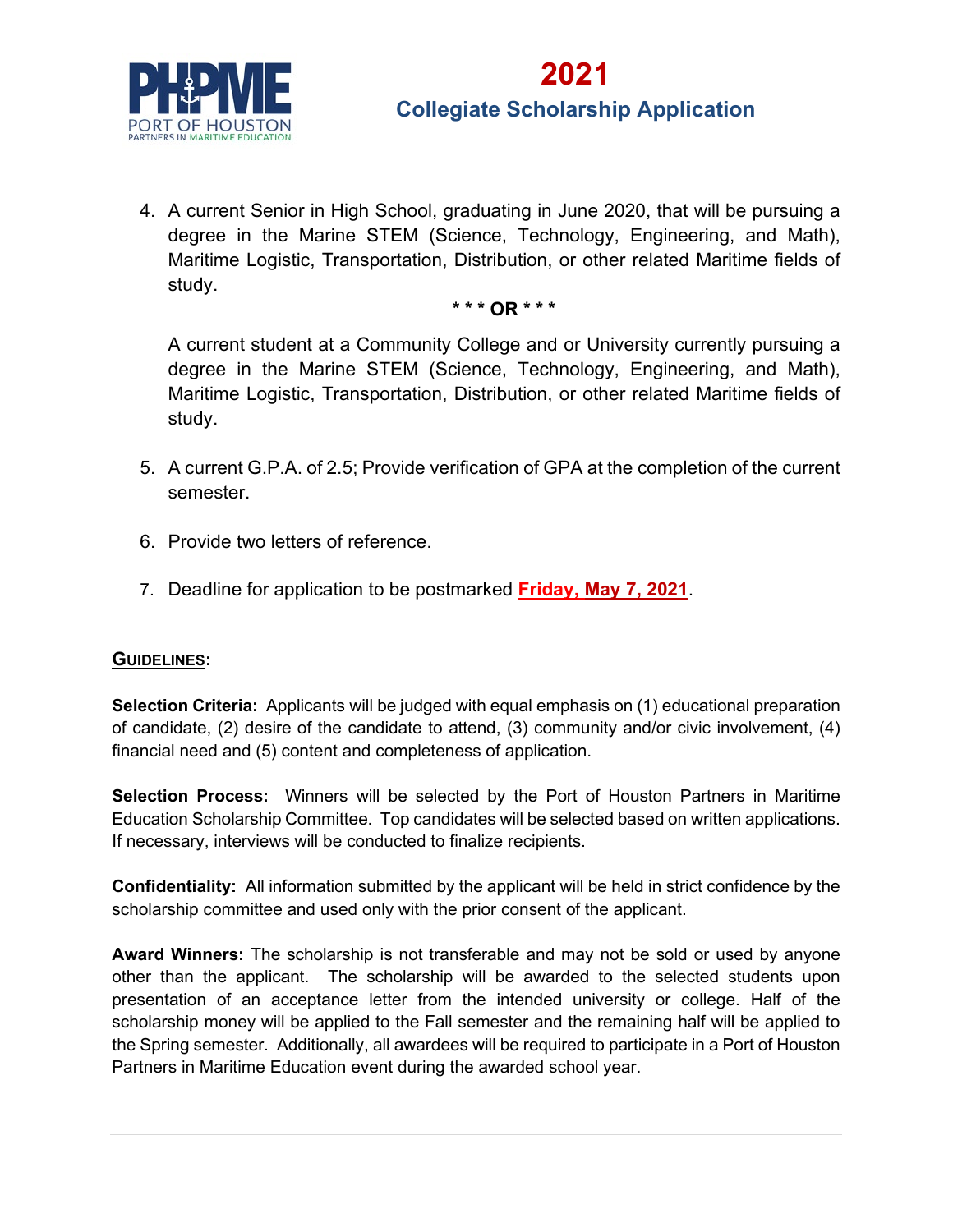

### **APPLICANT INFORMATION**

| Name: _________________________                                                  |                          |                                  |
|----------------------------------------------------------------------------------|--------------------------|----------------------------------|
| Last                                                                             | <b>First</b>             | <b>Middle Initial</b>            |
|                                                                                  |                          |                                  |
| City                                                                             | <b>State</b>             | <b>Zip Code</b>                  |
| Cell Phone #: (_____) _______- _______ Email: __________________________________ |                          |                                  |
|                                                                                  |                          |                                  |
| Social Security #: ______ - _____ - ______                                       |                          |                                  |
|                                                                                  |                          |                                  |
| Mother's Name: ___________________________________Occupation: __________________ |                          |                                  |
|                                                                                  |                          |                                  |
| <b>Graduating High School Senior</b>                                             |                          | College Student; year: _________ |
|                                                                                  |                          |                                  |
|                                                                                  |                          |                                  |
| Associates 2-yr. degree                                                          | Bachelor's 4- yr. degree |                                  |
|                                                                                  |                          |                                  |
| Have you received any other scholarships? If so, please list names and amounts:  |                          |                                  |
| List Awards and Honors with dates received:                                      |                          |                                  |
|                                                                                  |                          |                                  |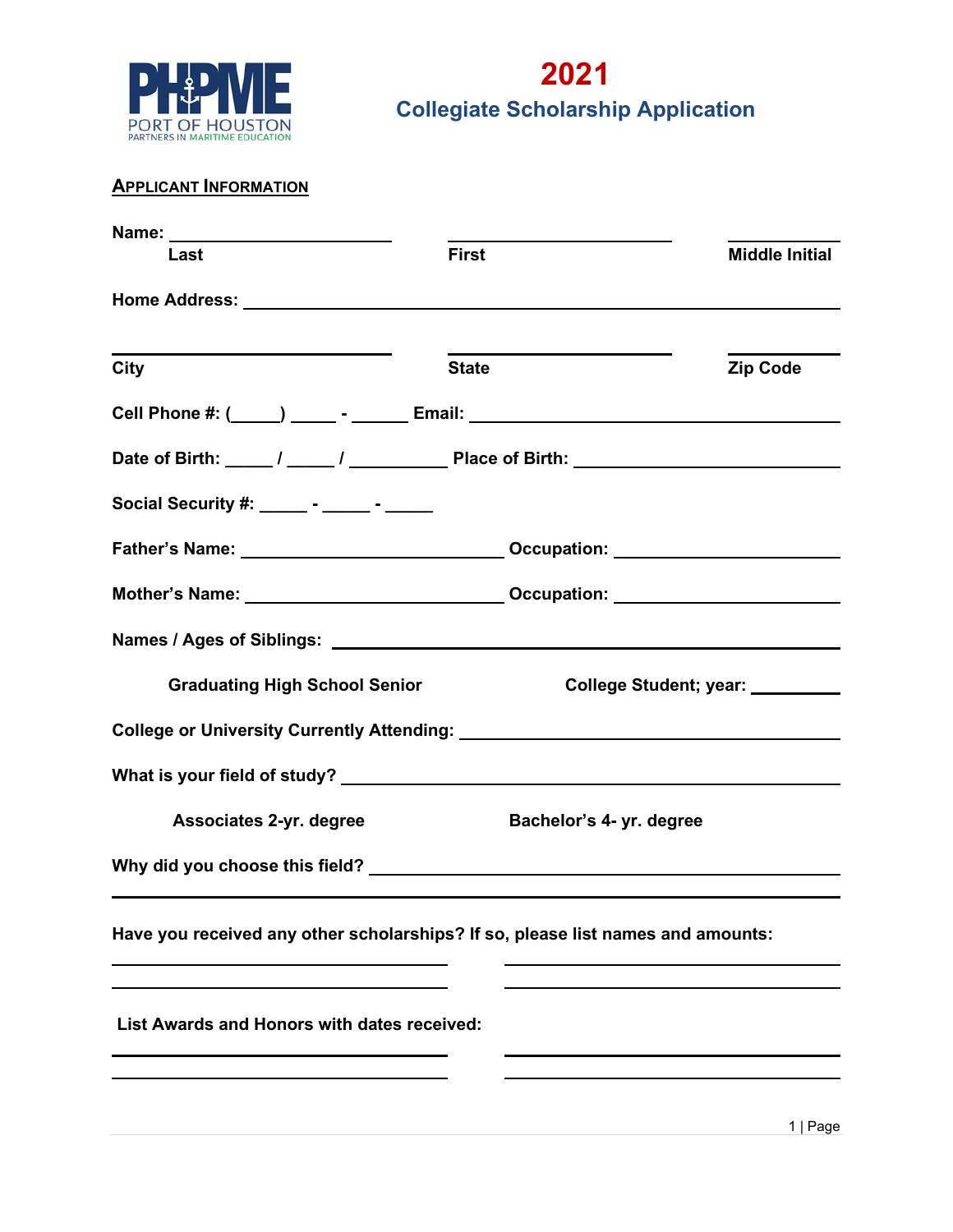

| Applicant Name: Name: Name Separation of the Separation of the Separation of the Separation of the Separation of the Separation of the Separation of the Separation of the Separation of the Separation of the Separation of t |                         |  |
|--------------------------------------------------------------------------------------------------------------------------------------------------------------------------------------------------------------------------------|-------------------------|--|
| List extracurricular activities currently involved in:                                                                                                                                                                         |                         |  |
| <u> 1989 - Johann Barn, amerikansk politiker (d. 1989)</u><br>List community and/or civic activities currently involved in:                                                                                                    |                         |  |
| <u> 1989 - Johann John Stone, markin sanadi ya kutoka mwaka wa 1989 - Amanda alikuwa mwaka wa 1989 - Amanda aliku</u>                                                                                                          |                         |  |
| Are you currently employed?                                                                                                                                                                                                    | <b>Yes</b><br><b>No</b> |  |
|                                                                                                                                                                                                                                |                         |  |
| How did you hear about this scholarship?                                                                                                                                                                                       |                         |  |

**ESSAY QUESTION** *(Attach additional sheets as needed)*

In 100 words or one page, write an essay explaining why you feel you should be the recipient of a scholarship from the Port of Houston Partners in Maritime Education. (TYPE RESPONSE REQUIRED.)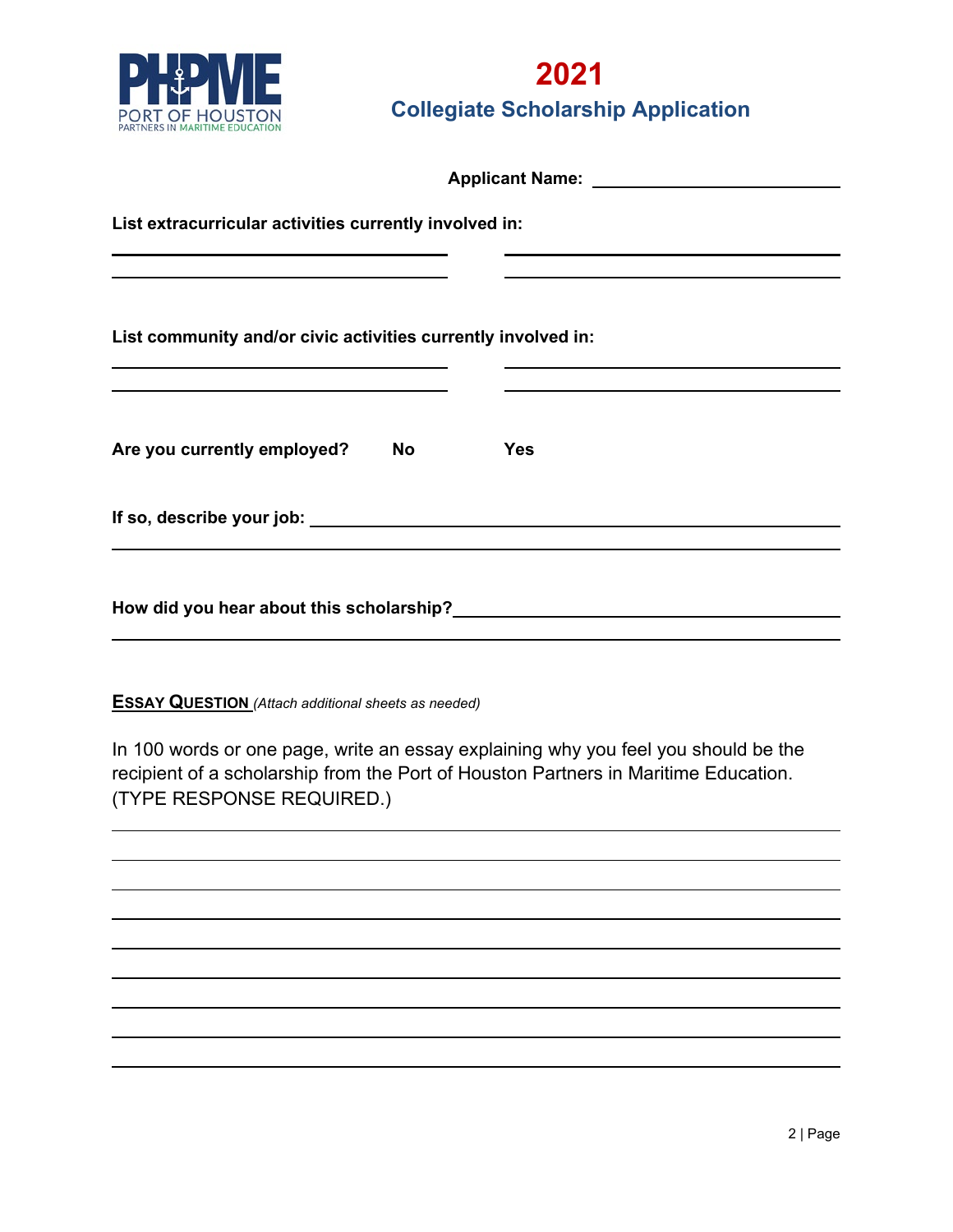

#### **Applicant Name:**

### **CERTIFICATION BY APPLICANT AND AUTHORIZATION FOR VERIFICATION**

I hereby certify that the statements contained in this application are true, accurate and complete and that I presently meet all eligibility requirements set forth in this application. (Note: Any false statement in this application shall constitute grounds for revocation or withdrawal of any awarded scholarship.)

If selected to receive a Port of Houston Partners in Maritime Education Scholarship, I understand I am expected to enroll in an accredited college or university in the State of Texas.

I have read and fully understand the eligibility and guidelines for the Port of Houston Partners in Maritime Education Scholars Program. I understand that if I do not attend an accredited Texas college or university, I will forfeit my scholarship award. I also understand that if I do not maintain a 2.5 G.P.A. and full-time status, my Spring semester award will be forfeited.

I hereby authorize any person, firm, school or entity to release to the Port of Houston Partners in Maritime Education Scholars Program, or their authorized representatives, information concerning the subject matter of the statements I have made in this application, including, but not limited to, information concerning my current and future academic records and status (both high school and college), activities, honors and awards, citizenship, residency, and financial situation (specifically including all financial aid). If selected as a recipient, a copy of this authorization is agreed by the undersigned to have the same effect and force as the original. Any person, firm, school, or entity releasing matters pursuant to this authorization is hereby absolved from any liability.

The undersigned GRANTS PERMISSION to be PHOTOGRAPHED or INTERVIEWED in connection with this application or any potential award of the Port of Houston Partners in Maritime Education Scholarship. The undersigned understands that any such photograph or interview may be used by the Port of Houston Partners in Maritime Education, or their authorized representatives in television, film, visual, graphic, electronic, printed, or other media. The undersigned agrees to RELEASE, INDEMNIFY and HOLD HARMLESS the Port of Houston Partners in Maritime Education with respect to any and all claims related to the usage of such photographs or interviews by the Port of Houston Partners in Maritime Education or any other media.

| <b>Signature of Applicant:</b>          | <b>Date</b> |
|-----------------------------------------|-------------|
|                                         |             |
| <b>Signature of Parent or Guardian:</b> | <b>Date</b> |
|                                         |             |

3 | Page